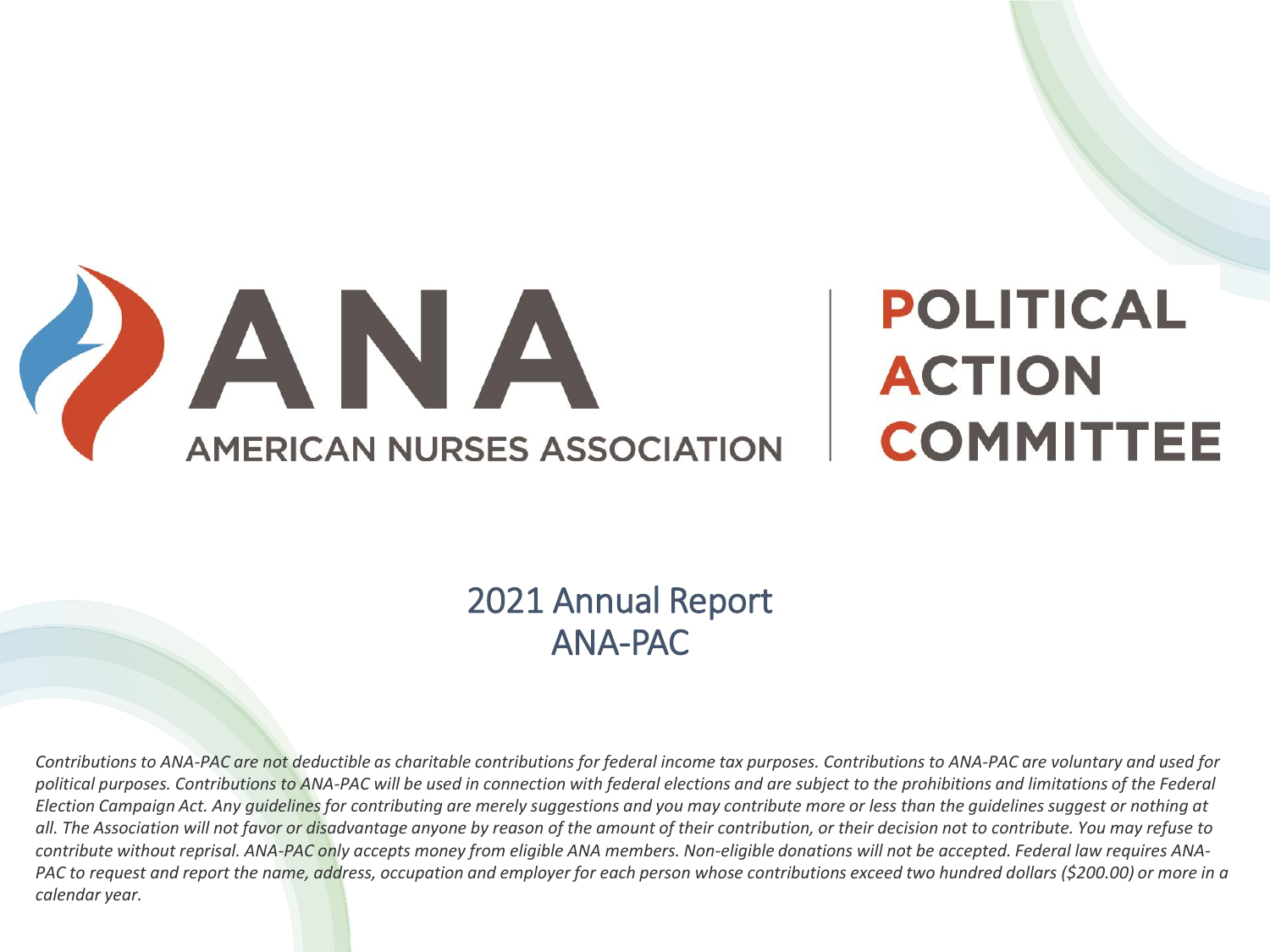### Introduction

As the Chair and Treasurer of the ANA-PAC Board of Trustees, the trustees hope this annual report provides a useful overview of the ANA-PAC which is the first broad communication out of the annual report in recent years. We are also pleased to list every political contribution the ANA-PAC made in 2021. While this information is publicly accessible, ANA took steps a couple years ago to include a clickable map to see what the PAC has raised in each state as well as which members of Congress we've supported in that state. This information can always be found **[here](https://ana.aristotle.com/SitePages/map.aspx)** and its our way of showcasing our transparency.

Thanks for all you do for the health of our nation for being a member of ANA –

Sincerely,

Susan Y. Swart, EdD, MS, RN, CAE Vice President, ANA ANA PAC, CHAIR

Sincerely,

 $\int$ ori $\partial f$  Healey,

Dori A. Healey AGCNS-BC, MSN-RN, MBA-HA, CPPS ANA PAC, TREASURER

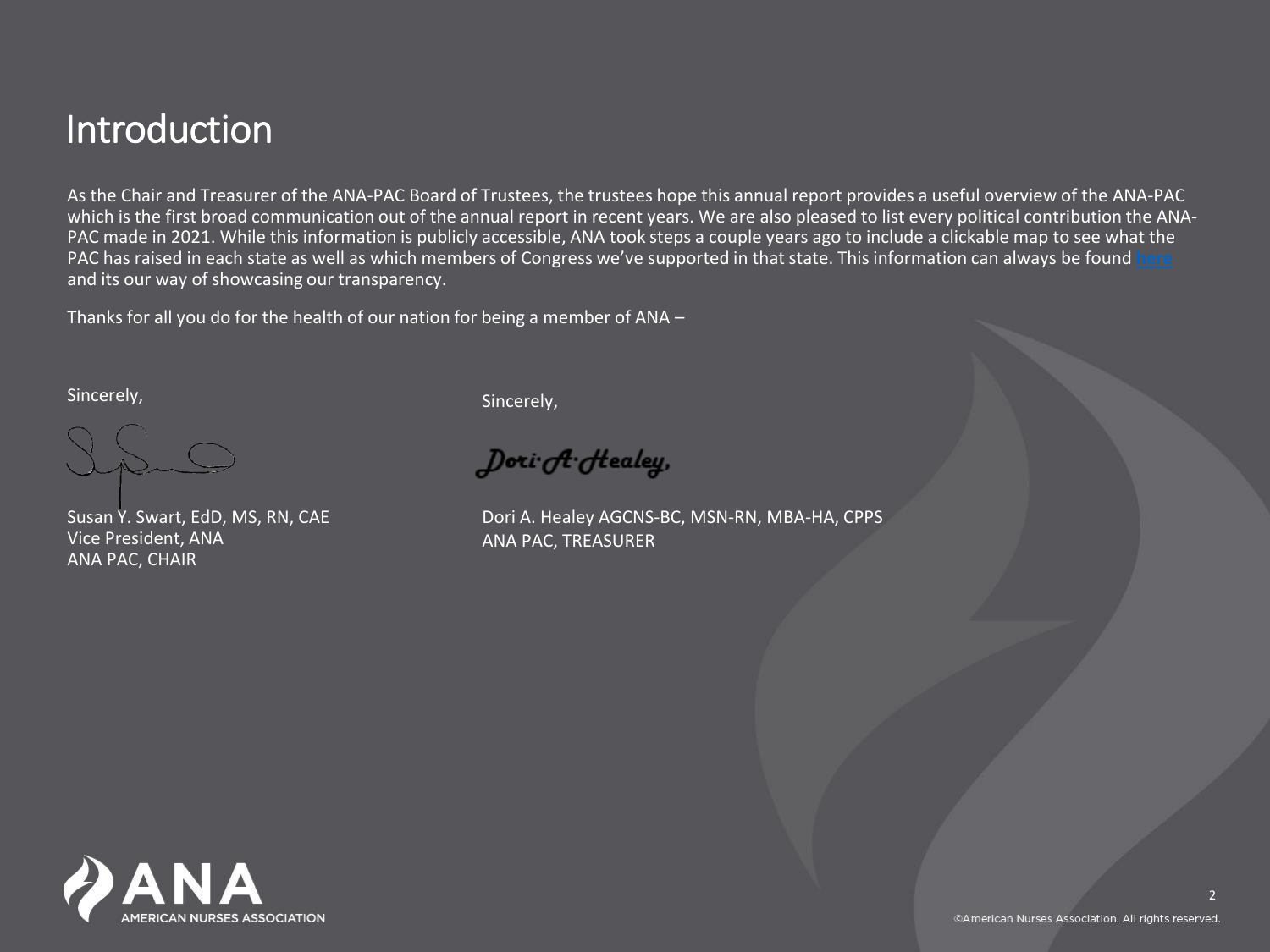### The ANA-PAC Board of Trustees

RN (MA)

Chair Susan Y. Swart EdD, MS, RN, CAE (IL)



Ray Coe, PhD, MBA, MHA, RN, NEA-BC, FACHE (TN)





Vice-Chair Mary Grant MS,

Jaimee Gerrie, MSN, BSN, RN, LNC, CPPS (MI)



Treasurer Dori A. Healey AGCNS-BC, MSN-RN, MBA-HA, CPPS (ID)



Iris Hamilton, RN, MPA (GA)



Secretary Joan Widmer MS, MSBA, RN, CEN (NH)



Lindsey Harris DNP FNP-BC (AL)



Lou Bartolo, DNP, MSN, RN (MD)



Amanda Oliver, BSN, RN (IL)

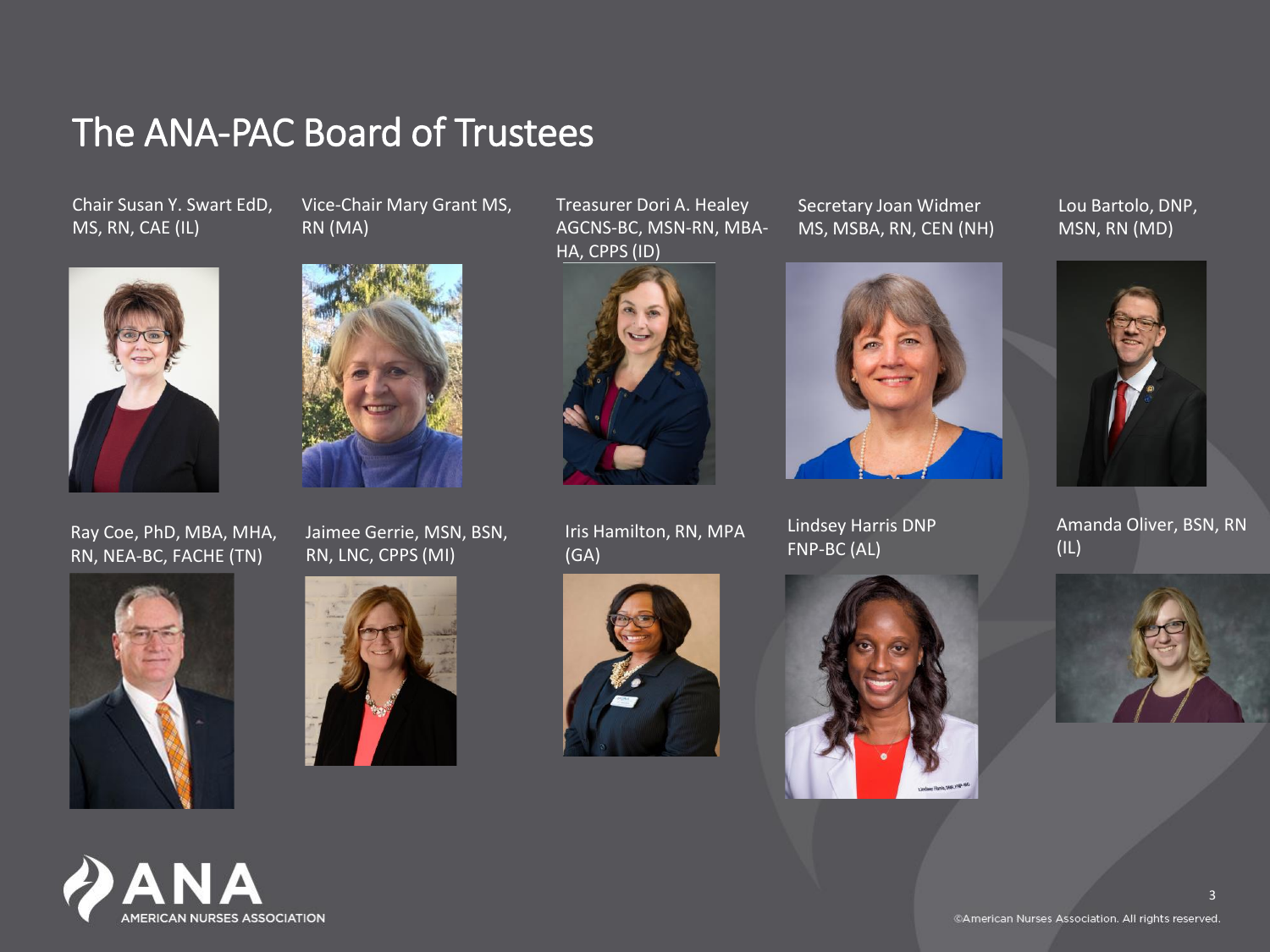### ANA-PAC 2021 Membership and Financial Overview

2021 saw the COVID-19 pandemic continue impacting registered nurses and other healthcare providers across the country in tremendous ways. From ERs to surgical units to long term care, virtually no clinical setting was immune to the pandemic's reach and impact. Despite these challenges, the ANA-PAC still managed to raise over **\$238,000** from over **4,700 members**.

These *voluntary* contributions from ANA members were the result of over 13 campaigns which included emails, direct mailings, telemarketing, a fundraising event held during Membership Assembly, an educational video recording from the ANA-PAC board, the ANA-PAC quarterly newsletter and of course the opportunity to support the PAC through the membership join and renewal process along with the shopping cart on NursingWorld.org.

2021 was an important year as ANA continued using the PAC resources to support our nursing champions and continuing to educate others in Congress on our priorities.

Highlights:

- 4,700+ ANA-PAC members
- \$238K raised from voluntary donations
- Over 2,100 donors in 2021 have supported the ANA-PAC for over 2 consecutive years.
- Nearly 1,400 contributors in 2021 have been a member of the PAC for five or more years!

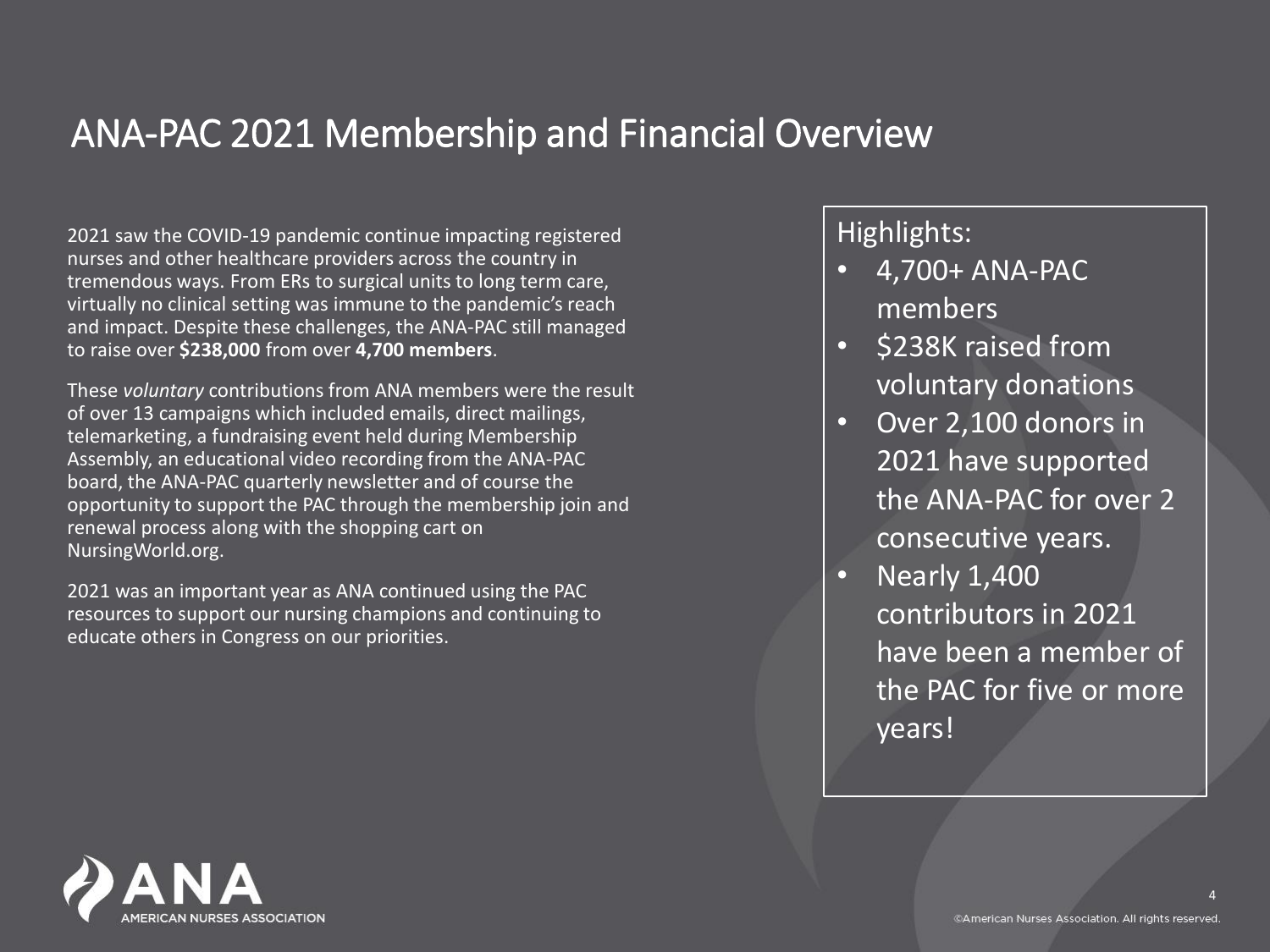### ANA-PAC 2021 Financial Summary Cont'd

| Cash on Hand as of December 31, 2020 | \$304,781.08 |
|--------------------------------------|--------------|
| <b>Refunds to ANA Members</b>        | (6, 120.00)  |
| <b>Contributions Made</b>            | (198,000.00) |
| <b>Receipts from ANA Members</b>     | 238,411.98   |
| Cash on Hand as of January 1, 2021   | 5270,489.10  |



|                                                          | 2021    | 2020    | <b>Difference</b> |
|----------------------------------------------------------|---------|---------|-------------------|
| Total contributions                                      | 238.412 | 255.573 | $-6.7%$           |
| <b>Participation Rate</b>                                | 2.60%   | 3.10%   | $-0.5%$           |
| Total individual contributors                            | 4.744   | 5,312   | $-12%$            |
| Average Contribution amount                              | \$49    | \$44    | \$5               |
| Percentage of donors who give <\$100 annually to the PAC | 88%     | 89%     | 1%                |

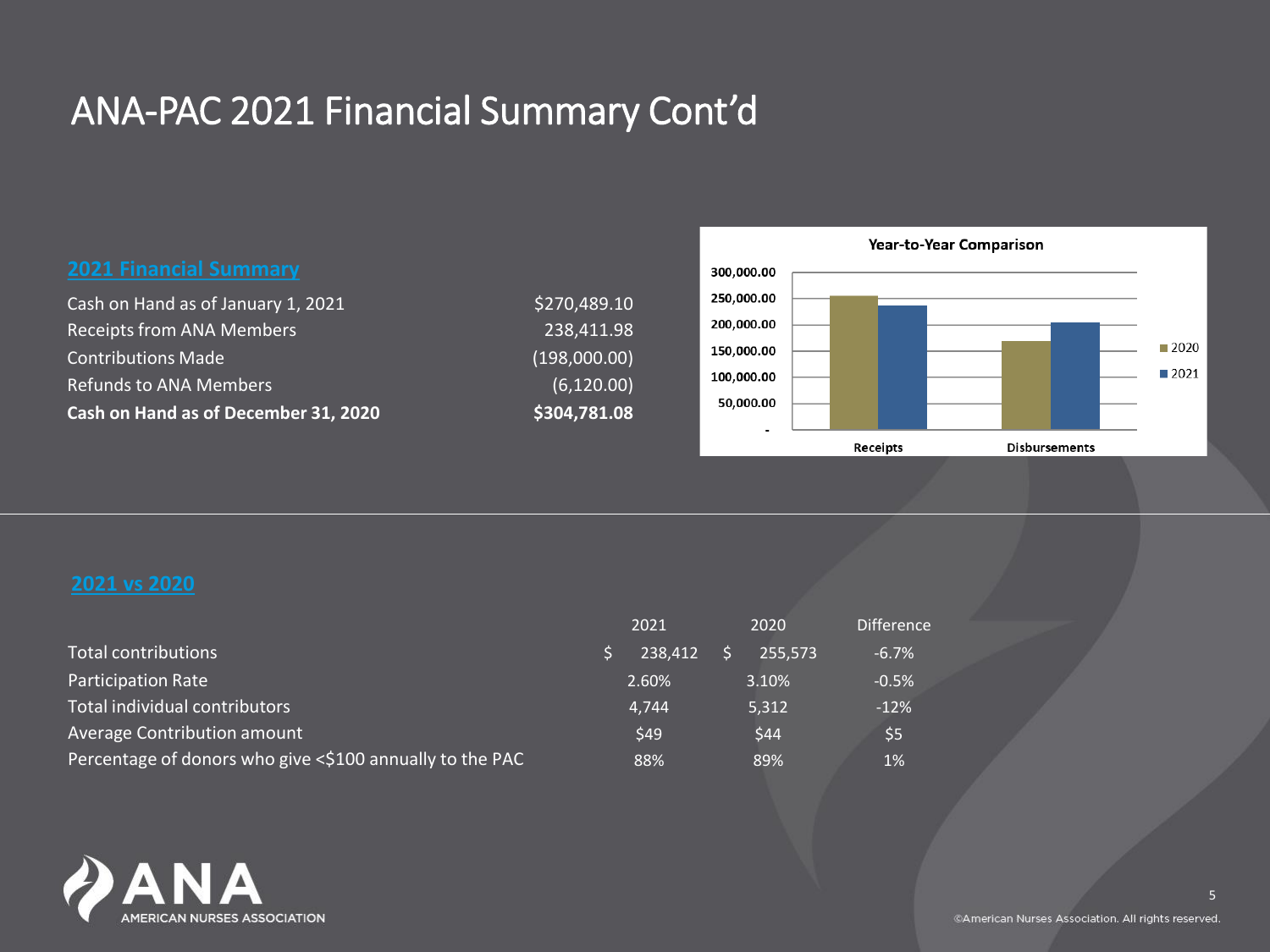### ANA-PAC – A Professional Association PAC

The ANA-PAC has strict criteria governing its giving strategy with a political budget approved each cycle by the ANA-PAC Board of Trustees. The PAC invests in members of Congress and committees that support ANA's legislative priorities and the nursing profession.

ANA staff evaluate contributions based on the following guidelines:

- Reviewing the candidate's position and/or voting record on issues impacting registered nurses
- The candidate is in a leadership position within their party
- The candidate serves on a committee that has jurisdiction over health policy
- A candidate's viability in a given election
- Recommendations from PAC member(s) of candidates who are supportive of ANA's legislative priorities
- Contributions to the leadership PAC of a member of Congress when in a leadership or relevant committee position
- Contributions to other political action committees and national political party committees are permitted

- The ANA-PAC spent \$111,000 (56%) towards federal Democratic candidates, PACs and party committees vs. \$88,850 (44%) towards Republicans
- For federal candidates only: the ANA-PAC spent \$88,500 (55%) towards Democratic candidates vs. \$73,500 (45%) towards Republicans

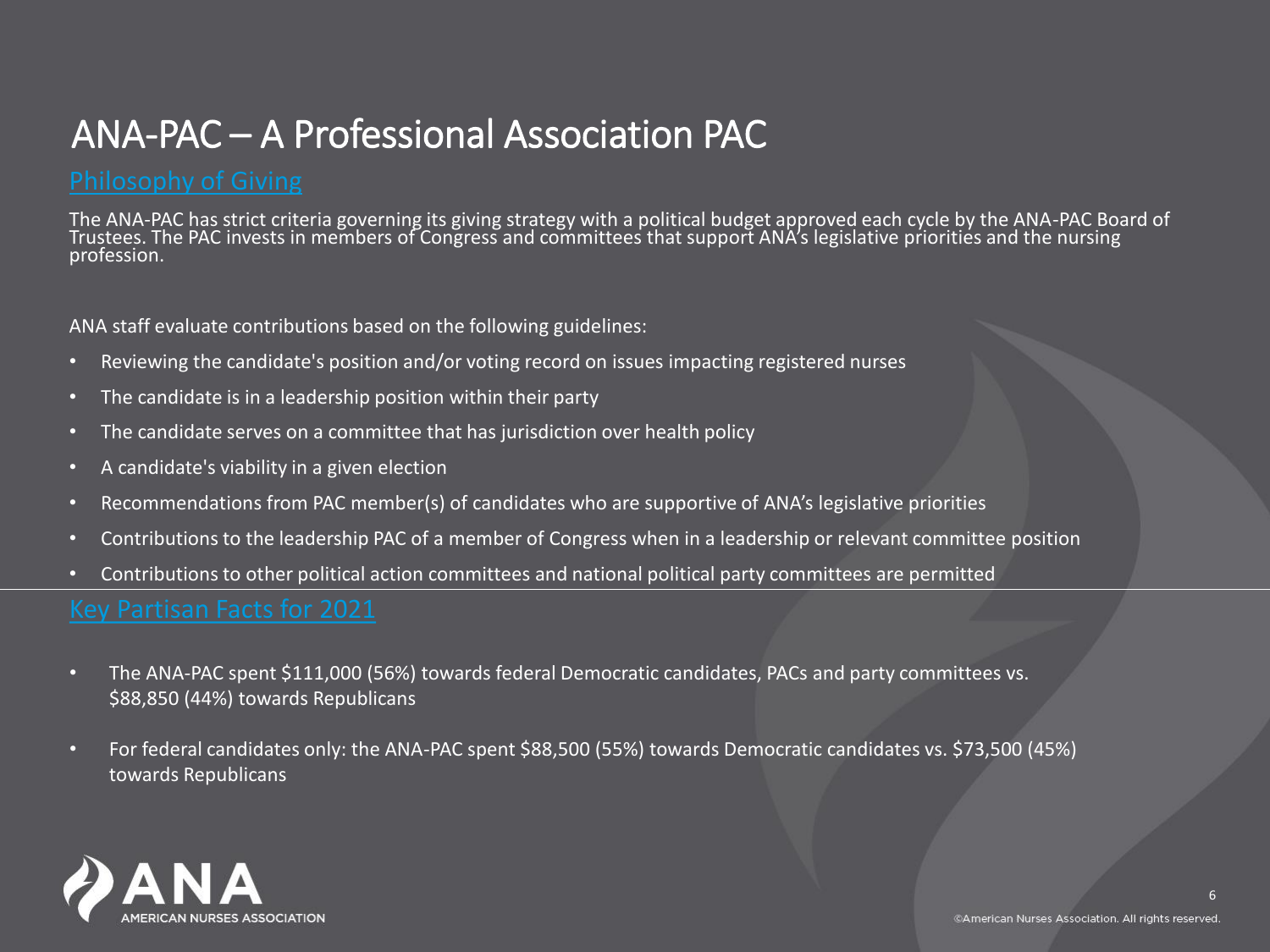### ANA-PAC 2021 Financial Summary Cont'd

It is often useful when looking at the overall health of ANA-PAC to compare it to similar association PACs in health care. The chart below shows how the ANA-PAC stacks up to other non-physician associations.



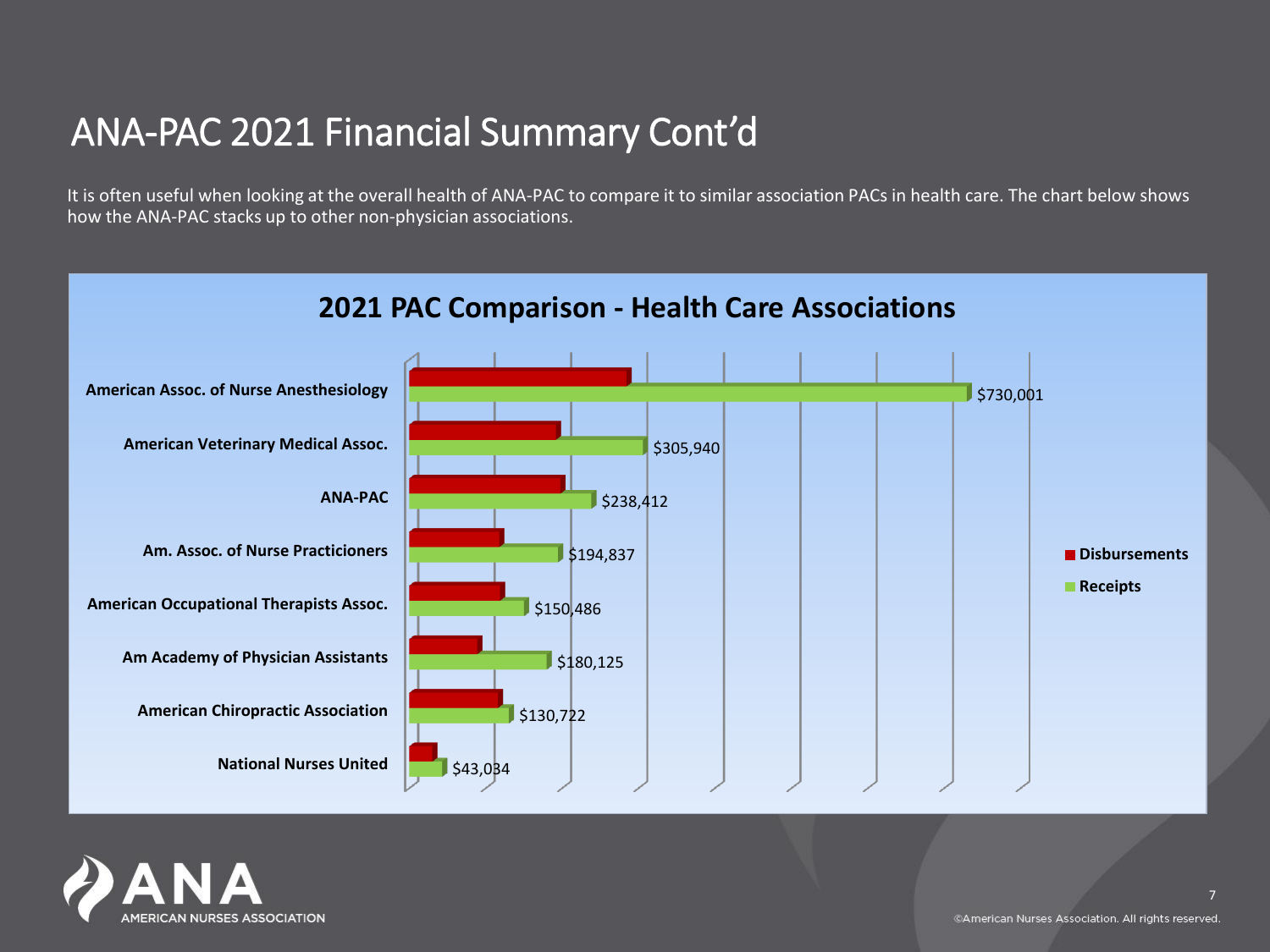### Appendixes

### **US Senate**

| Committee                     | <b>Candidate, Party &amp; State</b> | <b>2021 YTD</b> |
|-------------------------------|-------------------------------------|-----------------|
| Friends of John Barrasso      | Sen. John Barrasso (R-WY)           | 2,500           |
| <b>Grassley Committee</b>     | Sen. Chuck Grassley (R-IA)          | 2,500           |
| Maggie for NH                 | Sen. Maggie Hassan (D-NH)           | 2,500           |
| Lisa Murkowski for US Senate  | Sen. Lisa Murkowski (R-AK)          | 1,500           |
| People for Patty Murray       | Sen. Patty Murray (D-WA)            | 5,000           |
| <b>Friends of Schumer</b>     | Sen. Chuck Schumer (D-NY)           | 7,500           |
| <b>Stabenow for US Senate</b> | Sen. Debbie Stabenow (D-MI)         | 2,500           |
| Friends of John Thune         | Sen. John Thune (R-SD)              | 2,500           |
| <b>Wyden for Senate</b>       | Sen. Ron Wyden (D-OR)               | 3,000           |
| <b>Totals:</b>                |                                     | 29,500          |
|                               |                                     |                 |

### **US House**

| <b>Committee</b>                  | Candidate, Party, State & District   | <b>2021 YTD</b> |
|-----------------------------------|--------------------------------------|-----------------|
| Armstrong for Congress            | Rep. Kelly Armstrong (R-ND-AL)       | 1,000           |
| <b>Balderson for Congress</b>     | Rep. Troy Balderson (R-OH-12)        | 2,000           |
| <b>Bilirakis for Congress</b>     | Rep. Gus Bilirakis (R-FL-12)         | 5,000           |
| Lisa Blunt Rochester for Congress | Rep. Lisa Blunt-Rochester (D-DE-1)   | 2,500           |
| <b>Bonamici for Congress</b>      | Rep. Suzanne Bonamici (D-OR-1)       | 2,500           |
| <b>Tony Cardenas for Congress</b> | Rep. Tony Cardenas (D-CA-29)         | 1,000           |
| <b>Buddy Carter for Congress</b>  | Rep. Earl L. "Buddy" Carter (R-GA-1) | 2,500           |
| Liz Cheyney for Congress          | Rep. Liz Cheyney (R-WY-AL)           | 2,500           |
| Cicilline Committee               | Rep. David Cicilline (D-RI-1)        | 500             |
| <b>Clarke for Congress</b>        | Rep. Yvette Clarke (D-NY-9)          | 1,500           |
| Angie Craig for Congress          | Rep. Angie Craig (D-MN-2)            | 1,000           |
| <b>Curtis for Congress</b>        | Rep. John R. Curtis (R-UT-3)         | 1,500           |
| Rodney for Congress               | Rep. Rodney Davis (R-IL-13)          | 10,000          |
| Friends of Rosa DeLauro Committee | Rep. Rosa DeLauro (D-CT-3)           | 2,500           |
| DelBene for Congress              | Rep. Suzan K. DelBene (D-WA-1)       | 1,500           |
| Debbie Dingell for Congress       | Rep. Debbie Dingell (D-MI-12)        | 2,500           |
| Anna Eshoo for Congress           | Rep. Anna Eshoo (D-CA-18)            | 2,500           |

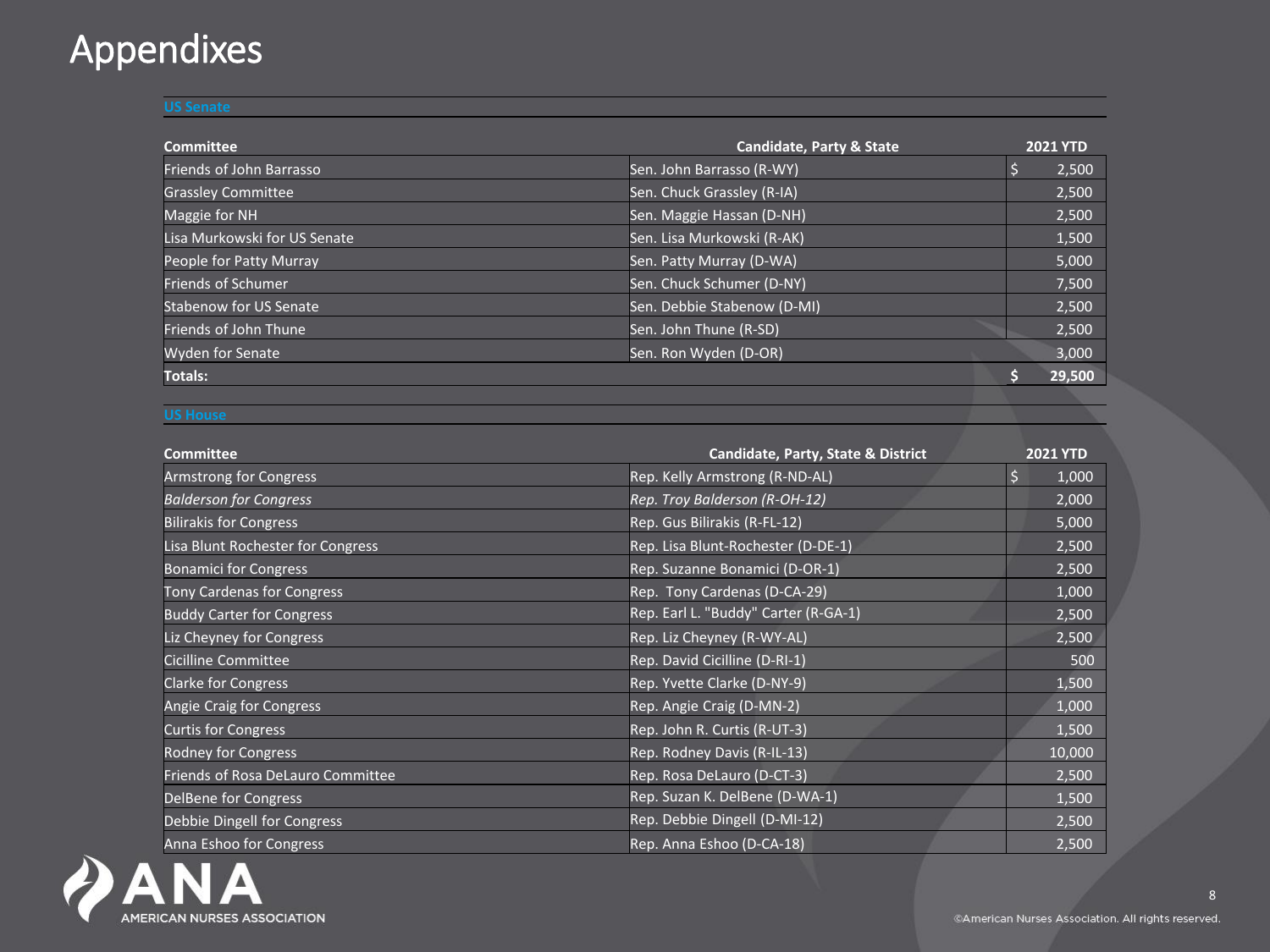## Appendixes

**US House**

| <b>Committee</b>                        | <b>Candidate, Party, State &amp; District</b> | <b>2021 YTD</b>  |
|-----------------------------------------|-----------------------------------------------|------------------|
| <b>Lois Frankel for Congress</b>        | Rep. Lois Frankel (D-FL-21)                   | $\zeta$<br>1,000 |
| <b>Russ Fulcher for Idaho</b>           | Rep. Russ Fulcher (R-ID-1)                    | 1,500            |
| <b>Guthrie for Congress</b>             | Rep. Brett Guthrie (R-KY-2)                   | 2,500            |
| <b>Hoyer for Congress</b>               | Rep. Steny H. Hoyer (D-MD-5)                  | 5,000            |
| Johnson for Congress                    | Rep. Bill Johnson (R-OH-6)                    | 1,000            |
| <b>Friends of Dave Joyce</b>            | Rep. Dave Joyce (R-OH-14)                     | 10,000           |
| Dr. John Joyce for Congress             | Rep. John Joyce (R-PA-13)                     | 1,000            |
| People for Derek Kilmer                 | Rep. Derek Kilmer (D-WA-6)                    | 2,500            |
| Kind for Congress Committee             | Rep. Ron Kind (D-WI-3)                        | 1,000            |
| Katherine Clark for Congress            | Rep. Katherine Clark (D-MA-5)                 | 2,500            |
| Kuster for Congress Inc.                | Rep. Ann M. Kuster (D-NH-2)                   | 2,500            |
| <b>Lahood for Congress</b>              | Rep. Darin LaHood (R-IL-18)                   | 2,500            |
| <b>Larson for Congress</b>              | Rep. John Larson (D-CT-1)                     | 1,500            |
| Latta for Congress                      | Rep. Robert E. Latta (R-OH-5)                 | 1,000            |
| <b>Matsui for Congress</b>              | Rep. Doris O. Matsui (D-CA-6)                 | 2,500            |
| <b>McKinley for Congress</b>            | Rep. David McKinley (R-WV-1)                  | 10,000           |
| Cathy McMorris Rodgers for Congress     | Rep. Cathy McMorris Rodgers (R-WA-5)          | 5,000            |
| <b>Mullin for Congress</b>              | Rep. Markwayne Mullin (R-OK-2)                | 2,000            |
| Pallone for Congress                    | Rep. Frank Pallone (D-NJ-6)                   | 5,000            |
| <b>Chris Pappas for Congress</b>        | Rep. Chris Pappas (D-NH-1)                    | 2,500            |
| <b>Nancy Pelosi for Congress</b>        | Rep. Nancy Pelosi (D-CA-12)                   | 5,000            |
| Kathleen Rice for Congress              | Rep. Kathleen Rice (D-NY-4)                   | 1,000            |
| <b>Terri Sewell for Congress</b>        | Rep. Terri Sewell (D-AL-7)                    | 1,500            |
| Friends of Barbara Sharief for Congress | Dr. Barbara Sharief (D-FL-20)                 | 1,000            |
| <b>Simpson for Congress</b>             | Rep. Mike Simpson (R-ID-2)                    | 2,500            |
| <b>Jason Smith for Congress</b>         | Rep. Jason Smith (R-MO-8)                     | 1,000            |
| Mike Thompson for Congress              | Rep. Mike Thompson (D-CA-5)                   | 2,000            |
| <b>Paul Tonko for Congress</b>          | Rep. Paul Tonko (D-NY-20)                     | 3,500            |
| Lauren Underwood for Congress           | Rep. Lauren Underwood (D-IL-14)               | 10,000           |
| <b>Totals:</b>                          |                                               | \$<br>132,500    |